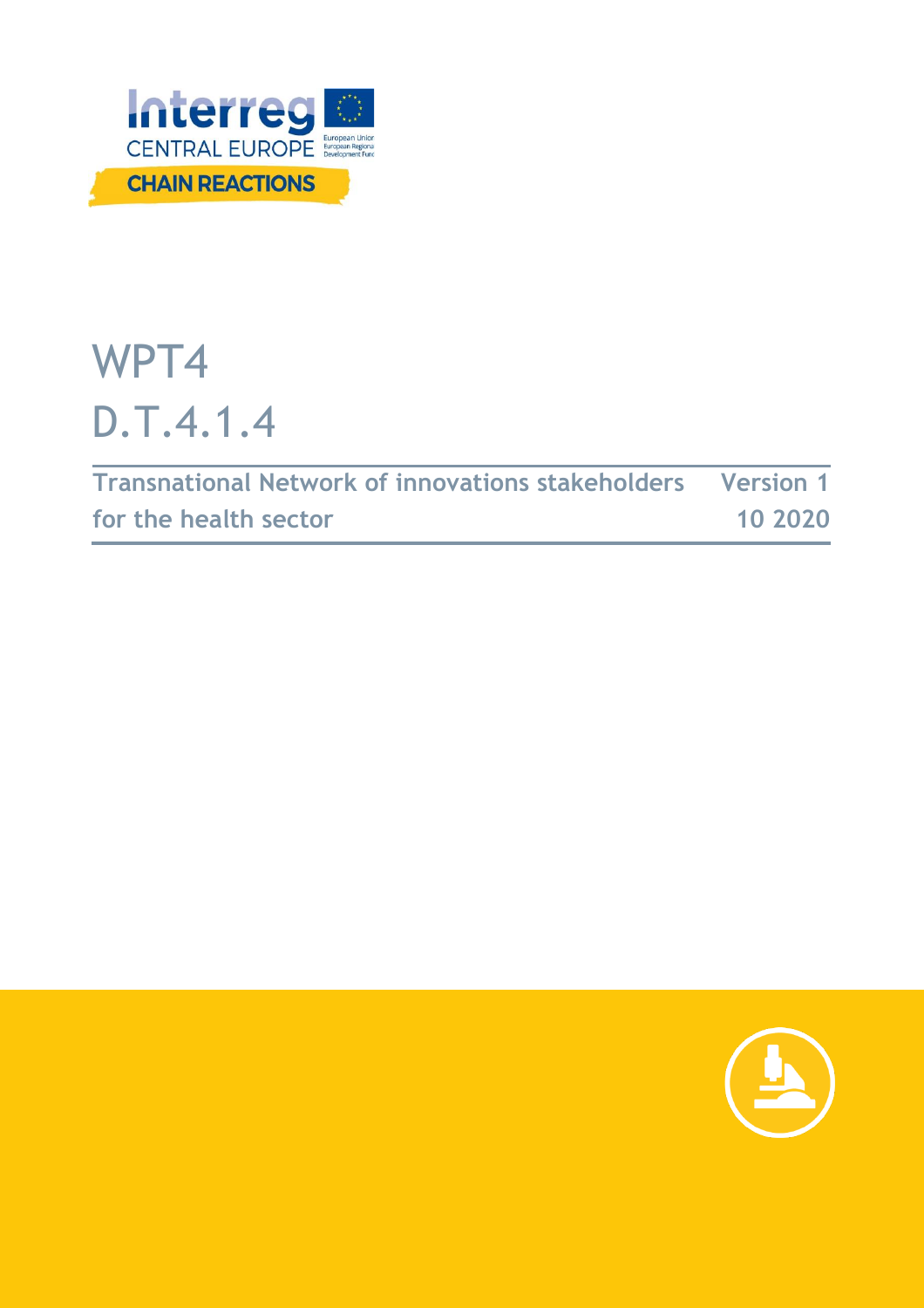



| <b>Project information</b>               |                                                                                        |
|------------------------------------------|----------------------------------------------------------------------------------------|
| Project Index Number:                    | CE1519                                                                                 |
| Project Acronym:                         | <b>CHAIN REACTIONS</b>                                                                 |
| Project Title:                           | Driving smart industrial growth through value chain innovation                         |
| Website:                                 | https://www.interreg-central.eu/Content.Node/CHAIN-REACTIONS.html                      |
| Start Date of the Project:               | 01.04.2019                                                                             |
| Duration:                                | 36 Months                                                                              |
| <b>Document Control page</b>             |                                                                                        |
| Deliverable Title (overall):             | D.T.4.1.1-5 - Transnational Networks of innovations stakeholders (TNIS)                |
| Deliverable Title:                       | D.T.4.1.4 – Transnational networks of innovations stakeholders in the<br>health sector |
| Lead Contractor of the De-<br>liverable: | PP2 - Styrian Technology Park                                                          |
| Responsible PP duo of spe-               | PP3 – Camera di Commercio Industria Artigianato Agricoltura Padova                     |
| cific TNIS:                              | PP11 – Górnośląska Agencja Przedsiębiorczości i Rozwoju sp. z o.o.                     |
| Authors:                                 | PP3 – Camera di Commercio Industria Artigianato Agricoltura Padova                     |
|                                          | PP11 - Górnośląska Agencja Przedsiębiorczości i Rozwoju sp. z o.o.                     |
| <b>Contractual Delivery Date:</b>        | 30.09.2020 - 31.03.2022                                                                |
| <b>Actual Delivery Date:</b>             | 13.11.2020                                                                             |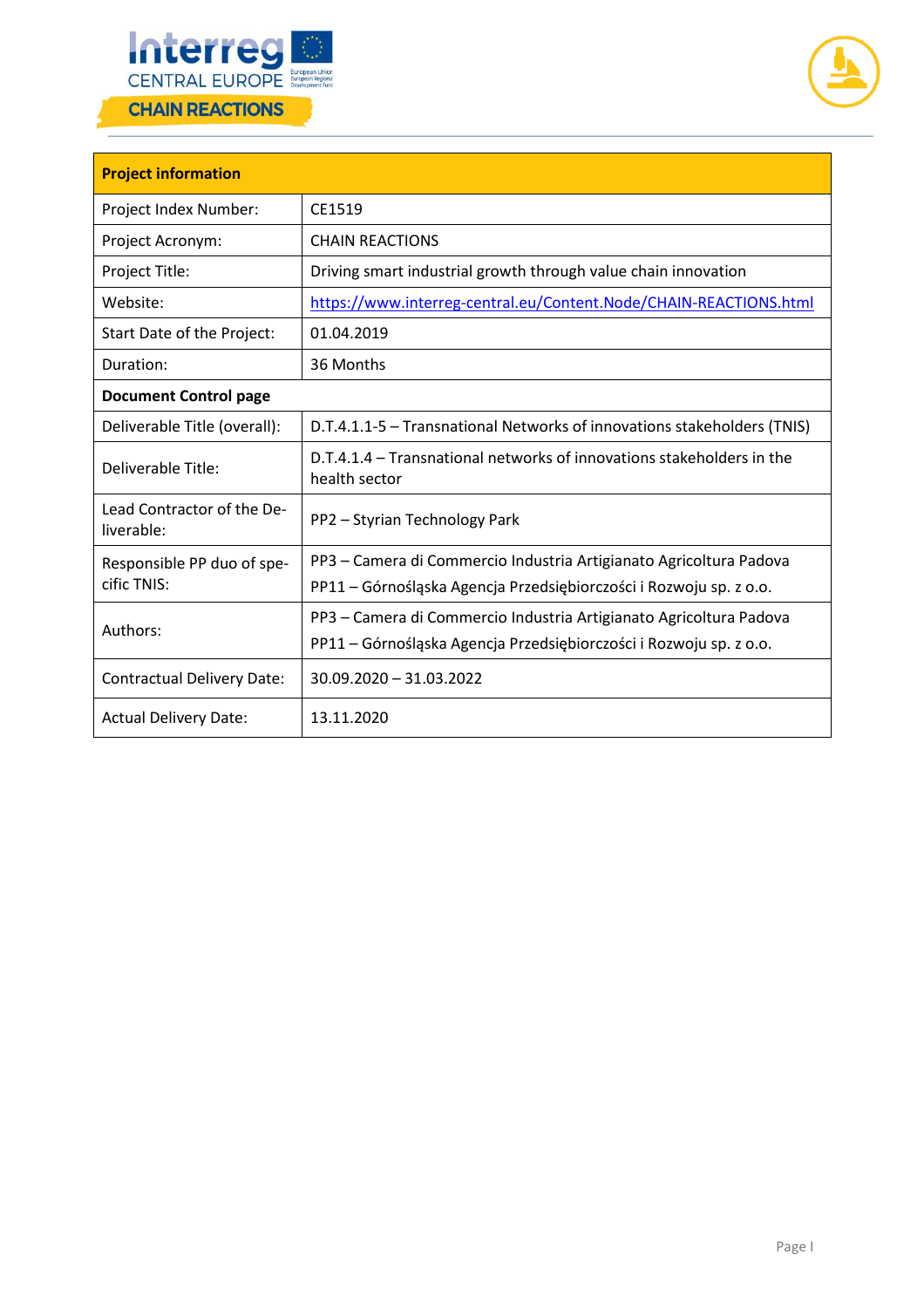



# **Table of content**

| $\mathbf{2}$ |  |  |
|--------------|--|--|
|              |  |  |
|              |  |  |
|              |  |  |
|              |  |  |

# **Abbreviations**

- IGA Innovation and Growth Alliance
- PESTEL Political, Economic, Social, Technological, Environmental and Legal factors
- PP Project Partner
- RDI Research, Development and Innovation
- RIS3 Regional Strategy for Research and Innovation for Smart Specialisation
- SME Small and Medium Entreprise
- TEP Transregional Exploitation Plan
- TIIA Transnational Industrial Innovation Agenda
- TIIR Transnational Industrial Innovation Roadmap
- TNIS Transnational networks of innovations stakeholders
- TOSC Transnational open collaboration space
- WPT Work Package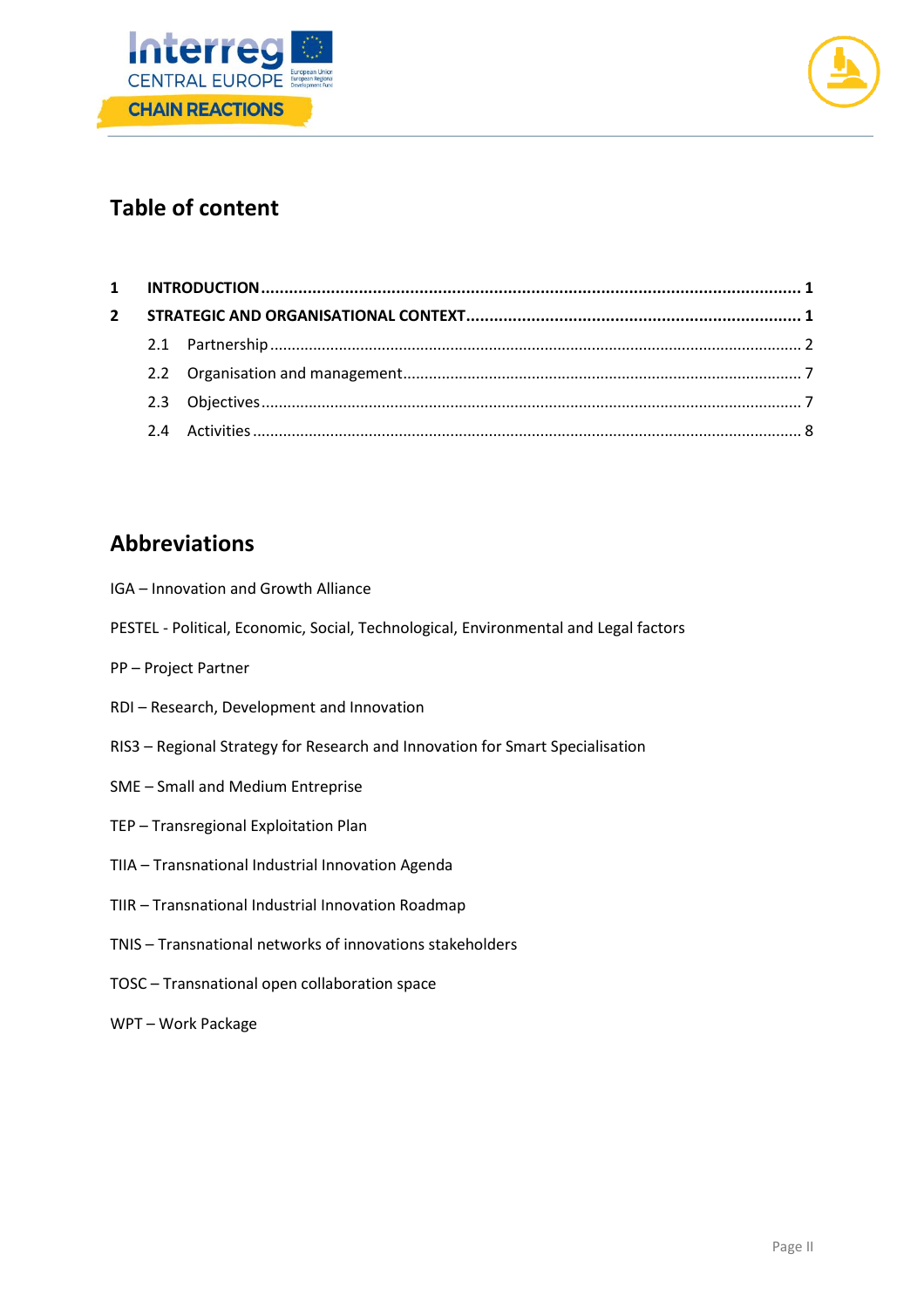



## <span id="page-3-0"></span>**1 INTRODUCTION**

CHAIN REACTIONS project addresses the challenge for industrial regions not benefitting from innovation activities from large leading corporations to increase regional capacity to absorb new knowledge and turn it into competitiveness edge and business value. There is a strong need to help SMEs to overcome capacity shortages for innovation and integration into transnational value chains. The project aims at empowering regional ecosystems with the knowledge and tools to help businesses overcome those barriers and generate sustained growth through value chain innovation.

Building on the developed regional IGAs (WPT2) and the models and instruments (WPT1) tested in pilots (WPT3), the PP3 and PP11 are setting-up transnational networks of innovations stakeholders (TNIS) in the selected industrial sectors of health (including its subsectors – biomedical sector and medical devices sector). The developed transnational network will perform jointly a foresight exercise (workshops) and develop the previous results into industrial innovation roadmaps, i.e. trends and expected innovations over time (5-10 years), forming the basis for collaborative value chain innovation processes.

Following the regional IGAs' actions of the support and implementation of transnational pilots aiming at supporting value chain innovation (WPT3), the main activities of transnational networks of innovations stakeholders are to develop transregional innovation networks and agendas (WPT4) in selected industrial sectors, in particular to contribute to the following project outputs:

- O.T4.1 Thematic industrial innovation roadmaps;
- O.T4.2 Thematic innovation agendas;
- O.T4.3 Thematic transnational exploitation plans and open collaboration spaces.

## <span id="page-3-1"></span>**2 STRATEGIC AND ORGANISATIONAL CONTEXT**

Transnational network of innovations stakeholders for the health sector builds its strategy on the performed Value Chain Analysis on one hand, and developed Transnational Pilot on the other, presenting the main guidelines for planning and implementing defined sectoral actions.

Value chain analysis builds on the results of a combination of classic methods (Porter's Five Forces, PESTEL analysis, Business Model Canvas) with the specific approach of CHAIN REACTIONS (innovation drivers) and the regional specificities of the target environment. The main aim of the transnational pilot was to define collective actions to implement the potentials for value chain innovation processes identified during the value chain analysis of health sector carried out within the project.

<span id="page-3-2"></span>Pilot enables the project partners and their key regional stakeholders to deepen their knowledge of value chain innovation processes in general and a deep understanding on how they apply specifically in regional businesses and value chains. By using the models and instruments developed they will reach autonomy in the use of models and instruments for supporting and monitoring innovation in their home region and will be able to contribute to transnational innovation processes.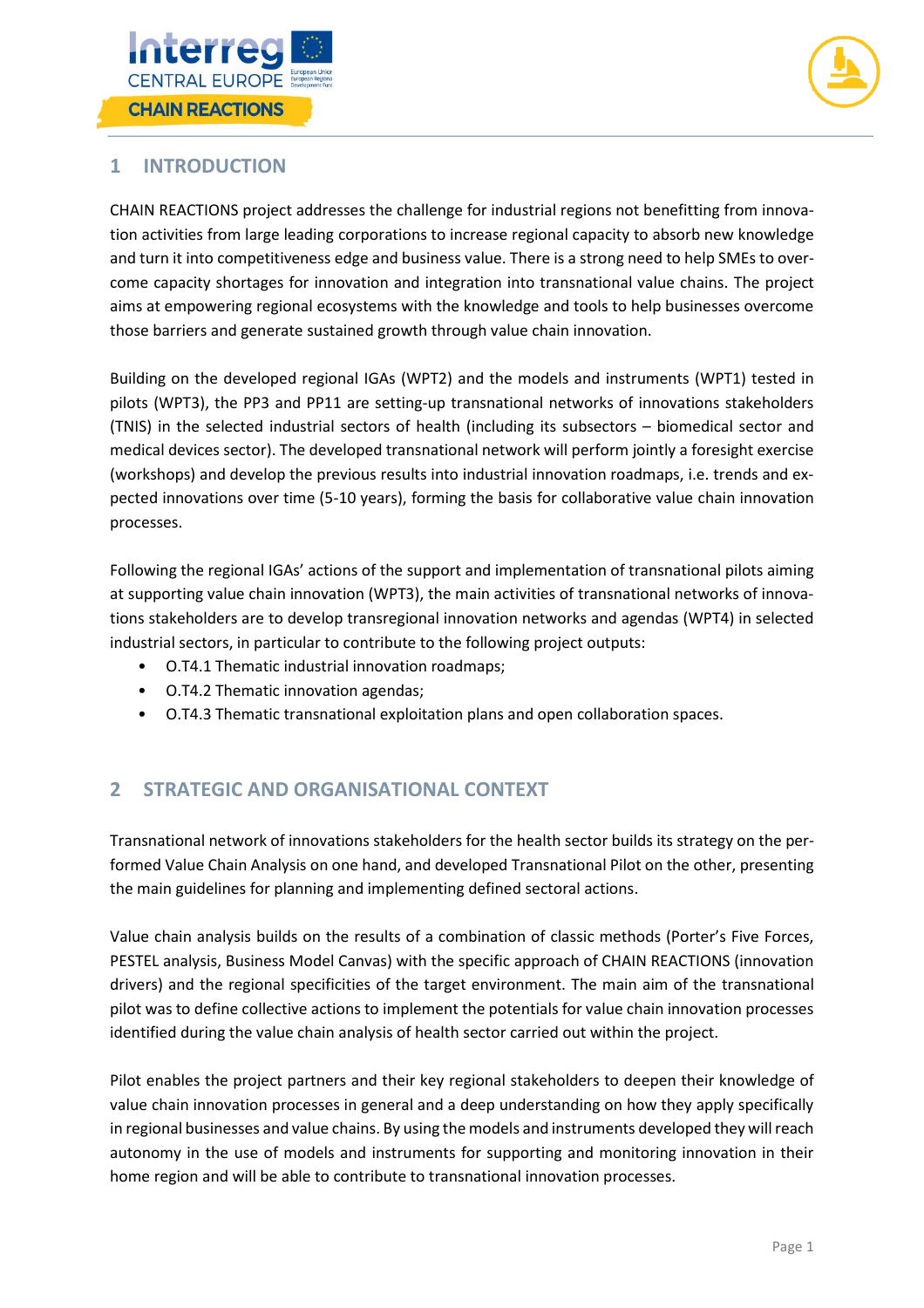

Medical technology industry (MedTech) utilises the latest and high-end technologies in its products and services. Therefore, technological factors highly determine the status of medical device industry. Since an average product lifetime cycle equals approx. 1.5 year, innovation and new technologies really influence the new discoveries. Based on the data from European Patent Office (EPO) the share of patents in this sector is the highest one. When it comes to key technologies supporting the growth of the medical device sector, these are: 3D printing including bio-printing (artificial organs), Augmented Reality, Surgical Robotic Systems and Artificial Intelligence. Additionally, new materials can push innovation in this sector.

erre **CENTRAL EUROPE** 

**CHAIN REACTIONS** 

It is not only the technology that strategically forms the condition of the sector. One should also recognize economic and legal factors that underpin the sector and its growth. Private investmentsin companies mainly in start-up and expansion phase are one of the key factors of medical device R&D. MDR legislation introduced to the sector has made it highly dependant on the formal requirements that impose the condition of MedTech companies.

Innovation and marketing play a crucial role for this sector because of the need from one side to strengthen the relationship both with clients, networks of customers and other potential areas connected with the global trends of ageing, well-being and social innovation.

Building relations and contacts within the sector requires a lot of matchmaking efforts as well as other organisational work. In fact, the COVID pandemia has stopped face-to-face meetings across the borders and most of the activities have moved towards online meetings. It leghthens the time necessary to boost collaboration and to enter new value chains. Therefore, pilot actions and the network of innovations stakeholders for the health sector will offer new opportunities to boost the growth of SMEs in the MedTech.

It is necessary to explore the cross-industry cooperation of medical devices, biomedical, industry 4.0 and other sectors.

Pilot Action in Veneto will be split into four key actions. Namely, it will build on the networking with the health sector ecosystem in Veneto Region in order to rise awareness by several dedicated tasks. It will include communication, invitation, coworking with the SMEs and Research Institutions. Secondly, the mapping of SMEs and assessment of their digital maturity will serve as the framework to analyse the bottlenecks, innovation requirements and other aspects of strategic and day-to-day business of the sector. The idea generation is the third pillar of the pilot action that will serve as the way elaborate BRIEFS for new products and services by SMEs belonging to the Health Sector with some assistance and followed by public call (through the CCIAA website) to promote the proposal of solutions by other SMEs, Research Institutions, Consultants. The PUBLIC CALL could have a transnational level, to support the establishment of collaboration between SMEs, Research Institutions, etc. Once proposals of solutions, the most effective solutions are to be selected and coaching applied. The last task is based on the evaluation formula with focus on the collaborations established between SMEs, Research institutions, Innovation agencies, etc; the solutions proposed. Both innovation toolkit and transnational aspects are included in the pilot action.

Pilot Action in Silesia is intended to grow in time with three consequitve and adding value offers. First, we aim at building an IT platform – "virtual competence center" for healthcare, providing knowledge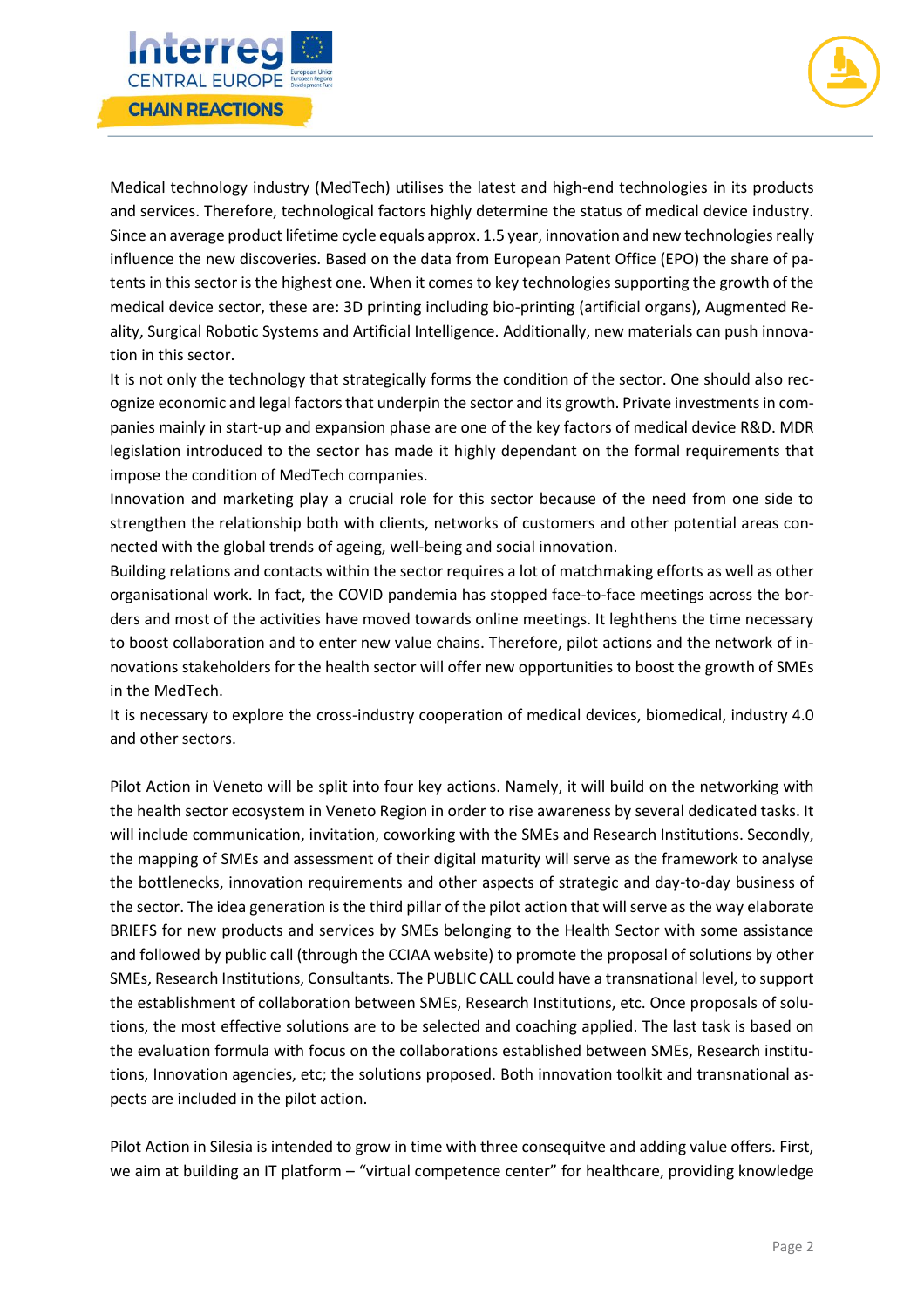



on best practices, new EU regulations in med-tech, disseminating information on potential research areas, laboratory services available, R&D institutions services provided for companies in med-tech sector. Ideal place to look for knowledge on the business and its environment. The platform will be developed with some best practices observed and gathered during a study visit to Veneto region (either physical or virtual due to COVID19 restrictions). IGA members will take part in the study visits. IGAs members and SMEs will be benefiting directly from the platform and we intend to collaborate on the content with Veneto CCIAA Padova. Secondly, an e-learning system dealing with health sector internationalization combined with cross-sectoral collaboration is to be launched. Tools to be used are primarily focusing online actions, i.e. webinars, workshops and matchmaking offers. The sectoral analysis (PESTEL) highlights that we should focus on Medical Devices Regulation (setting up new quality and security standards for medical devices, together with harmonizing and unifying rules for introducing medical devices in EU market, COVID19 context) and cross-sectoral contexts and opportunities (POR-TER). Thus, Industry 4.0 theme should be introduced to the webinars and workshops. IGAs members will be involved in preparation/ leading of those workshops and consulting. This step needs clearly collaboration with Veneto CCIAA Padova, Pannon and BW-CON. Last but not least, we opt for creating a strong laboratory for innovative business models, open for collaboration on cross sectoral (industry 4.0) and international level. With the introduction of so-called component 5, EC is proposing to strengthen interregional investments that could help to shorten the production chain and become less dependent on the global economy. Innovative value chains are top priority for the business who needs to revise its business models. Nevertheless, it is also the RTOs who are more and more forced to rethink their business. Thus, laboratory for innovative business models could significantly help the business in strategic, sectoral and value chain analysis. The Lab will initiate its activity with the help of the tools developed in the project. It will support the activity of EDIH-Silesia, a hub of digital innovations for Silesia (concept / project has been submitted to the Polish Ministry). It should capitalize the experience of European-wide EDIH initiatives. The expert knowledge of BW-CON and Pannon will be of great value for the third offer rising the potential of this transnational pilot action.

Respecting the results of Porter's Five Forces analysis the following specific regional aspects were defined for the medical devices and biomedical subsectors of health sector:

| Threat of new | In favor of entrants                                                                                                                                                                                                                                                                                                                                                                                                                                                                                                                        | In favor of incumbents                                                                                                                                                                                                                                                                                                                                                                           |  |
|---------------|---------------------------------------------------------------------------------------------------------------------------------------------------------------------------------------------------------------------------------------------------------------------------------------------------------------------------------------------------------------------------------------------------------------------------------------------------------------------------------------------------------------------------------------------|--------------------------------------------------------------------------------------------------------------------------------------------------------------------------------------------------------------------------------------------------------------------------------------------------------------------------------------------------------------------------------------------------|--|
| entrants      | Market opportunities and public sector<br>intervention with funding sources and<br>transnational collaboration mecha-<br>nisms may increase the number of new<br>entrants. MDR extending the definition<br>of the subsector may also increase the<br>number of new entrants. COVID could<br>be a major player of new entries in<br>meddev-related sectors. Big national<br>players (fex. oil sector) may have for<br>long enter the market after their tech-<br>nology lines are switched to new med-<br>dev/biomedical related production. | The regulations and high cost of the<br>investments in running the business<br>keep the incumbents reduce the<br>threat of existing players. Consortia<br>that are very much active and core of<br>the med-dev/biomedical sector may<br>well filter the new entrants.<br>Knowledge on the very uncertain mar-<br>ket<br>Strong network built upon personal<br>contacts in medical devices sector |  |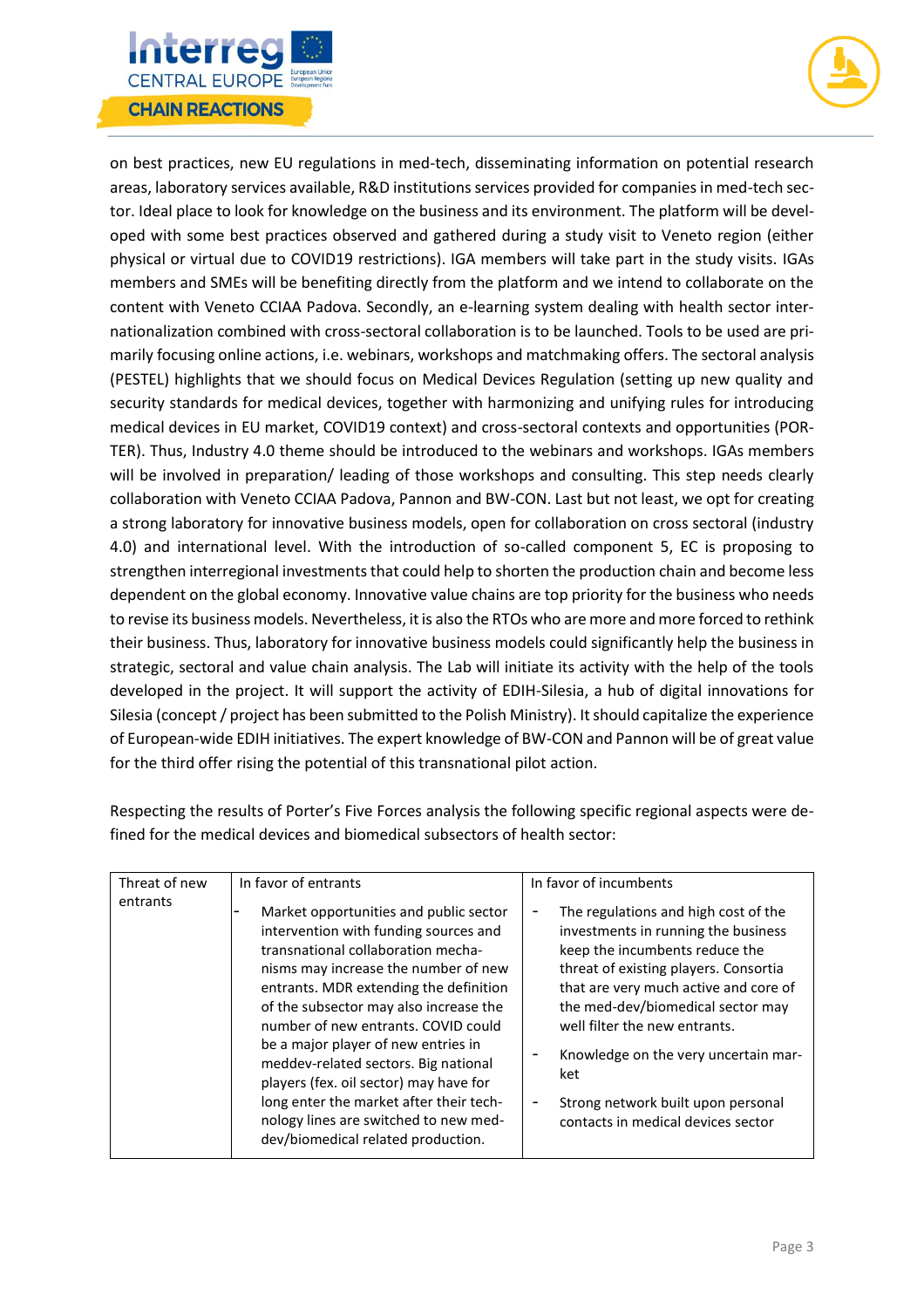



|                         | Regional smart specialisation policy<br>with existing hence ra-ther limited<br>funding opportunities for new compa-<br>nies and RTOs in Silesia Access to highly<br>qualified staff on the labour market<br>built around multidisciplinary industry<br>in Silesia<br>Innovation in the biomedical sector is | High levels of initial investment re-<br>quired (High technology sector) for bio-<br>medical sector<br>$\overline{\phantom{0}}$<br>Discontinuous growth of innovative<br>start-ups, with weak connections to the<br>existing clinical and production fabric in<br>Veneto                       |
|-------------------------|-------------------------------------------------------------------------------------------------------------------------------------------------------------------------------------------------------------------------------------------------------------------------------------------------------------|------------------------------------------------------------------------------------------------------------------------------------------------------------------------------------------------------------------------------------------------------------------------------------------------|
|                         | radical, and essentially consists in the<br>in-corporation of scientific knowledge<br>into new products or devices                                                                                                                                                                                          |                                                                                                                                                                                                                                                                                                |
|                         | The ability to develop innovation is<br>strictly dependent on the ability to<br>build relationships with local hospitals<br>in Veneto                                                                                                                                                                       |                                                                                                                                                                                                                                                                                                |
|                         | Difficulty of existing companies, as they<br>are mainly medium-small, to finance<br>and protect innovation in Veneto                                                                                                                                                                                        |                                                                                                                                                                                                                                                                                                |
| Bargaining              | In favor of suppliers                                                                                                                                                                                                                                                                                       | Not in favor of suppliers                                                                                                                                                                                                                                                                      |
| power of suppli-<br>ers | The number of events, trade fairs and<br>other options of suppliers' activity are<br>the main forces that increase the bar-<br>gaining power of suppliers.                                                                                                                                                  | Lack of a dedicated research funding<br>program for this sector is an obstacle to<br>its development                                                                                                                                                                                           |
|                         | Cost of certification procedures of the<br>medical devices                                                                                                                                                                                                                                                  |                                                                                                                                                                                                                                                                                                |
|                         | The national and regional systems are<br>structured in such a way as to concen-<br>trate the purchasing procedures ac-<br>cording to the logic of economies of<br>scale, which in fact penalize small busi-<br>nesses in Veneto                                                                             |                                                                                                                                                                                                                                                                                                |
| Bargaining              | In favor of buyers                                                                                                                                                                                                                                                                                          | Not in favor of buyers                                                                                                                                                                                                                                                                         |
| power of buyers         | The tendering procedures are very<br>much strengthening the bargaining<br>power of buyers. Nevertheless, with<br>the MDR applying to the sector some<br>devices may have limited alternatives<br>available. Additonal funding should in-<br>crease the number and bargaining<br>power of buyers             | Project-based developments of medical<br>devices and esp. medical robots limit<br>the influence of the buyer (project sus-<br>pension ends the buyer influence =<br>quasi-market relations at several<br>stages)<br>Lack of reimbursement (or incomplete<br>reimbursement) of proce-dures per- |
|                         | Clinics / hospitals with the potential of<br>testing and then applying of medical<br>devices in Silesia                                                                                                                                                                                                     | formed by medical robots under the<br>National Health Fund                                                                                                                                                                                                                                     |
|                         | The structure of the national and re-<br>gional system is structured in such a<br>way as to concentrate the purchasing<br>procedures according to the logic of                                                                                                                                              |                                                                                                                                                                                                                                                                                                |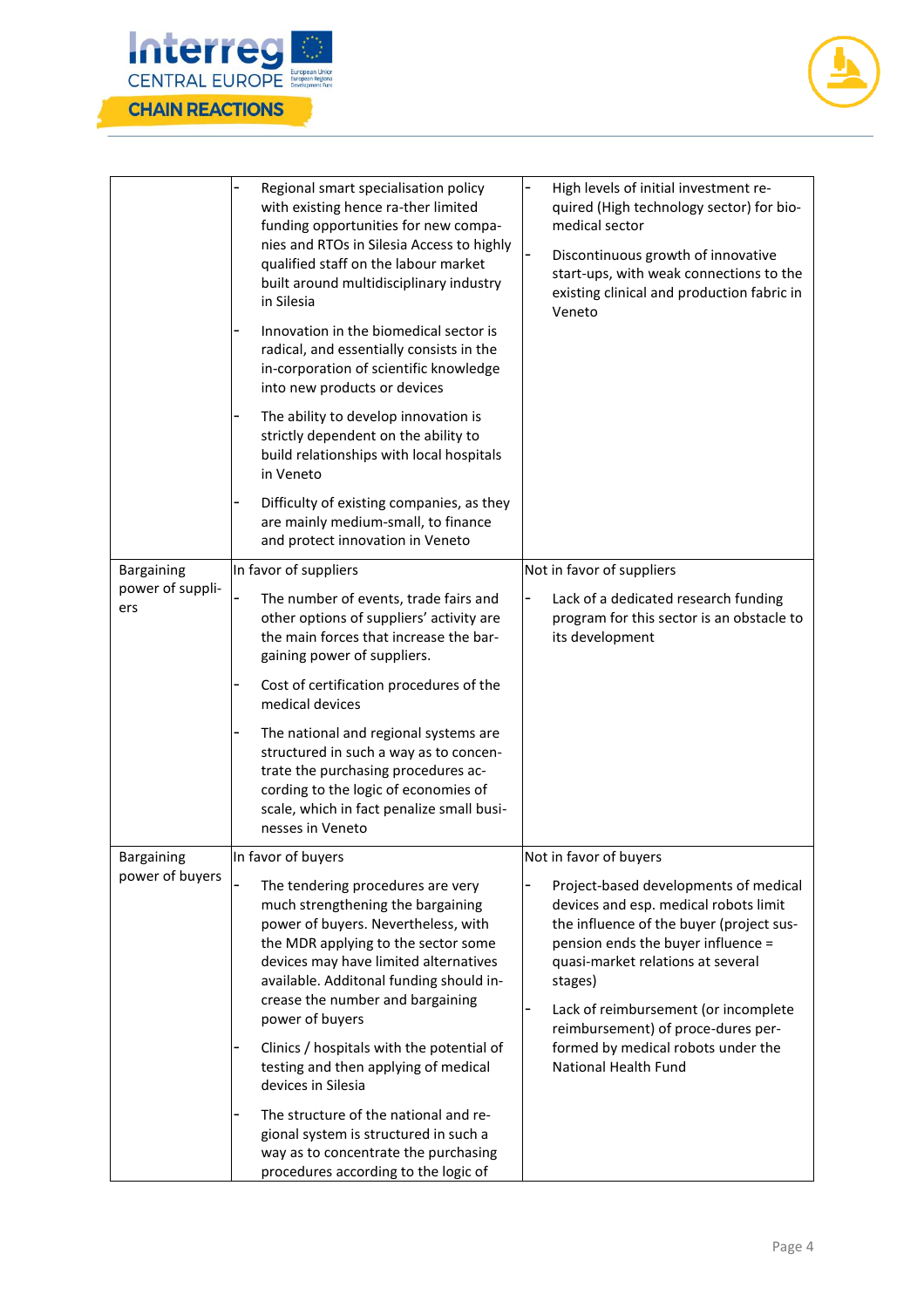



|                                            | economies of scale, which in fact penal-<br>ize small businesses in Veneto                                                                                                                                                                                                                                                                                                                                                                   |                                                                                                                                                                  |
|--------------------------------------------|----------------------------------------------------------------------------------------------------------------------------------------------------------------------------------------------------------------------------------------------------------------------------------------------------------------------------------------------------------------------------------------------------------------------------------------------|------------------------------------------------------------------------------------------------------------------------------------------------------------------|
| Threat of substi-<br>tute products         | In favor of substitutes<br>Bureaucracy related to public funding<br>of R&D projects (rigid procedures and<br>deadlines vs high unpredictability of<br>projects related to medical devices)<br>Psychological barrier and stereotypes<br>associated with undergoing robotic pro-<br>cedures (for medical robots subsector)<br>Growing interest in the sector by com-<br>panies operating in the financial and in-<br>surance sectors in Veneto | In favor of incumbents<br>Global trends highly recognised in the<br>region due to the flow of knowledge<br>(knowledgeability of R&D sector / pro-<br>fessionals) |
| Rivalry among<br>existing com-<br>petitors | Aspects fostering rivalary<br>Hardly any                                                                                                                                                                                                                                                                                                                                                                                                     | Aspects limiting rivalary<br>Networking drives the sub-sector to-<br>wards coopetition<br>The market is too small in Veneto                                      |

CCIAA PD defined the strategic objectives to be achieved with the Pilot action as followed:

- a) To raise attitude and knowledge by SMEs involved in the biomedical value chain to implement processes much more customer-oriented, open to the mega trends of agein, demographic change, digitalisation, etc
- b) To assure the establishment of a regional network able to support the innovation (designdriven innovation) and exploit the potential of digitalisation for the biomedical sector
- c) To strengthen the competitiveness of SMEs working in the biomedical sector offering new opportunities for internationalisation and cooperation at European level both for the innovation and the commercialisation

GAPR defined the following strategic objectives to be achieved with the Pilot action:

- a) To stimulate cross-sectoral dynamics by increasing and strengthening collaboration between businesses and science and with other actors in the ecosystem
- b) To overcome ddifficulties in scaling-up innovation
- c) To provide support for SMEs in going international (consulting on funding opportunities, finding partners or buyers)
- d) To identify skills gaps in growing sectors and provide missing knowledge.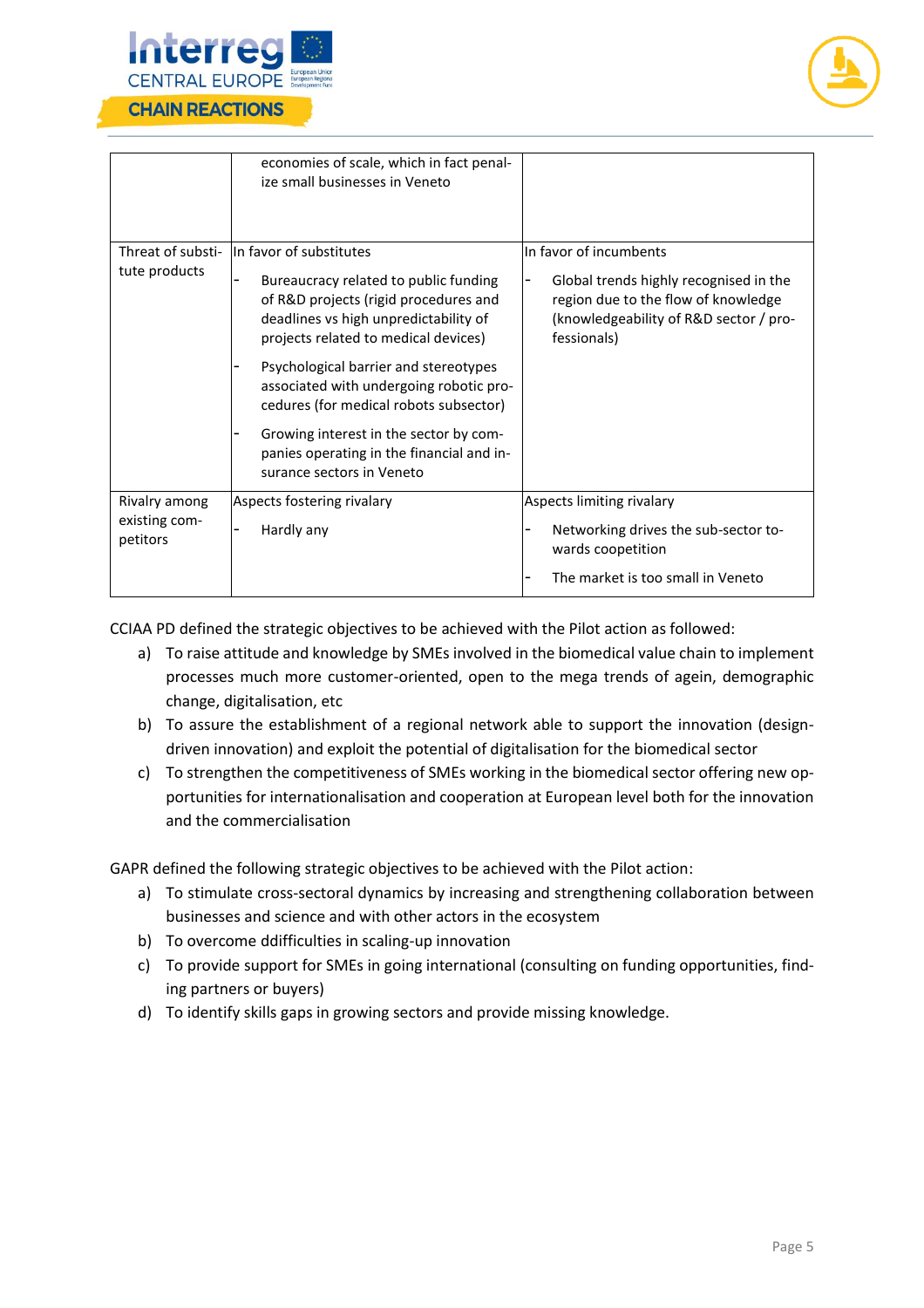



## **2.1 Partnership**



Transnational network of innovations stakeholders for the health sector is based on the quintuple helix system, representing knowledge as the core of the system which (circulating between societal subsystems) changes to innovation and know-how in a society (knowledge society) and for the economy (knowledge economy). Respecting the quintuple helix TNIS builds its operation on five subsystems (helices): education and economic system, natural environment, media-based and culture-based public (also 'civil society'), and the political system, emphasising the efforts on RDI, entrepreneurship and supporting public sector.

The network is built by the following partners:

<span id="page-8-0"></span>

| Region 1 (PP3)        |    | 1. Galileo Visionary District |                                                              |
|-----------------------|----|-------------------------------|--------------------------------------------------------------|
| Veneto Region         |    |                               | 2. SMACT Competence Centre                                   |
|                       |    | 3.                            | T2I - regional agency for innovation                         |
|                       |    |                               | 4. Biomedical Observatory                                    |
|                       |    | 5.                            | Industrial Entrepreneurial Associatoin                       |
|                       |    |                               | 6. Craftmanship association (CNA)                            |
|                       |    | 7.                            | University of Padova                                         |
|                       |    | 8.                            | Others networks representing the biomedical sector           |
| Silesia Region (PP11) |    |                               | 1. Foundation for the development of cardiology (FRK)        |
|                       |    |                               | 2. Łukasiewicz Research Network - Institute of Medical Tech- |
|                       |    |                               | nology and Equipment (ITAM)                                  |
|                       |    |                               | 3. Katowice Special Economic Zone - Subzone Gliwice (KSSE    |
|                       |    |                               | Gliwice)                                                     |
|                       |    | 4.                            | Sileisan Competene Center for Industry 4.0 (śCKP4.0)         |
|                       |    |                               | 5. SMEs, LEs of MedSilesia cluster                           |
|                       |    |                               | 6. Silesian Medical University                               |
|                       |    | 7.                            | Silesian Marshall Office                                     |
| Other partners        | 1. |                               | Pannon Gazdasági Hálózat Egyesület, PP1                      |
| 2.<br>bwcon GmbH, PP6 |    |                               |                                                              |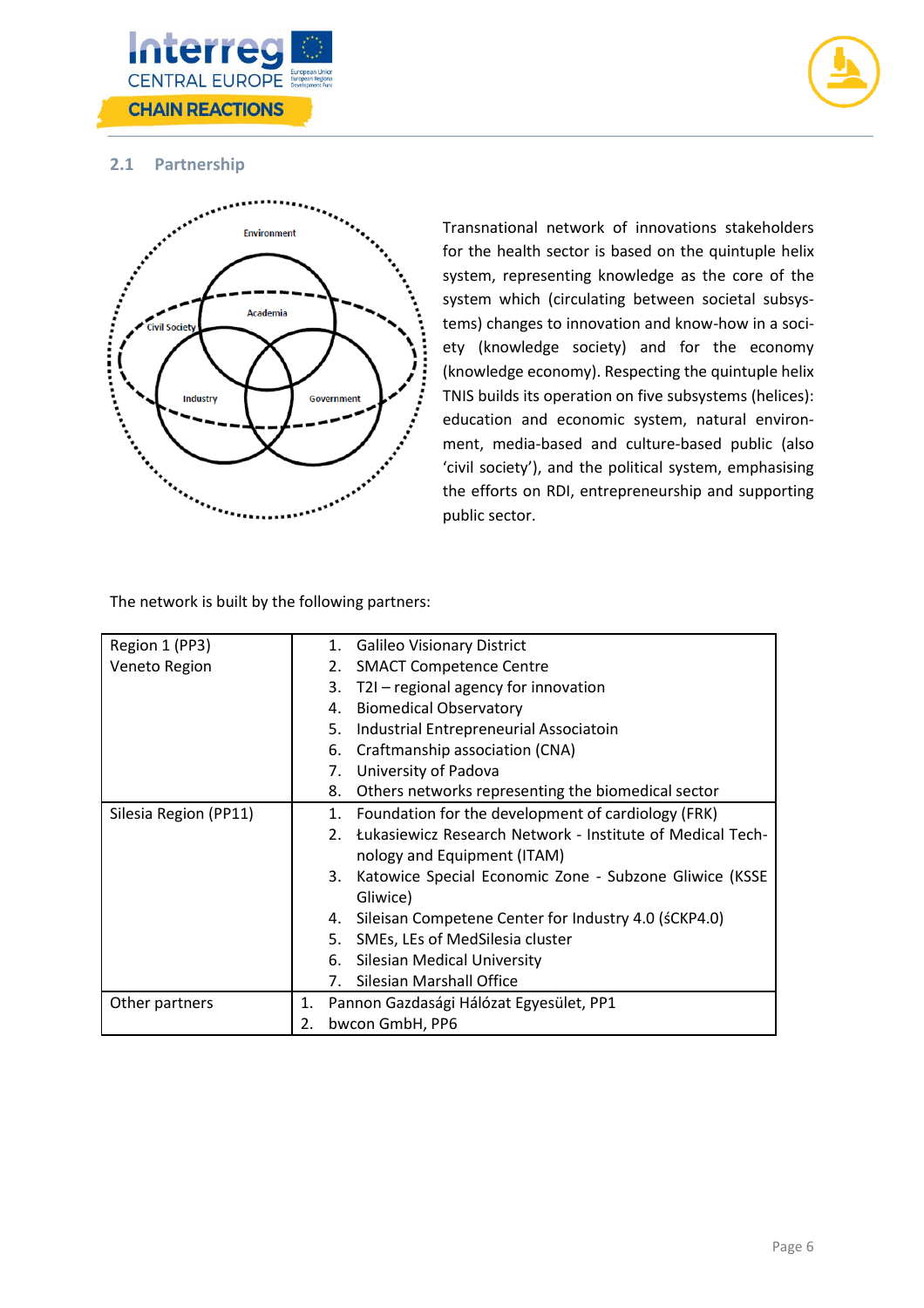



### **2.2 Organisation and management**

Management and coordination of health TNIS is provided by project partner duo, i.e. PP3 – Camera di Commercio Industria Artigianato Agricoltura Padova and PP11 – Górnośląska Agencja Przedsiębiorczości i Rozwoju sp. z o.o.. The management structure of the network is based on democratic principles, where all partners are equal.

For the project period, the above PP duo takes over the management role and acts as coordinators responsible for managing the operations and disseminating information among the network partners. The network coordinators are at the same time responsible for operational and technical matters in order to ensure the functioning of the network. After the project conclusion, the network partnership may reaffirm the existing ones or select a new network coordinator(s).

It is highly recommended that network partners provide professional support to the operation of the network in accordance with their professional competencies.

TNIS plays an important role as a regional and transnational promoter of value chain innovation in the health sector. The network will promote and guide the establishment of sustainable Transnational open collaboration space with a view to putting the set objectives into practice.

#### <span id="page-9-0"></span>**2.3 Objectives**

**General objectives** of TNIS are to:

- Support and manage the creation of truly transnational value chain based open spaces for collaboration for RIS3 implementation in the health sector
- Ensure the sustainability of the project outputs beyond the project.

**Specific objectives** of TNIS are to:

- Ensure on-going management and coordination of the health sector value chain innovation partnership;
- <span id="page-9-1"></span>• Organise, support and manage the health sector related:
	- o Elaboration of Thematic industrial innovation roadmap;
	- o Elaboration of Thematic innovation agenda;
	- o Elaboration of thematic transregional exploitation plan;
	- o Creation and operation of Transnational open collaboration space.